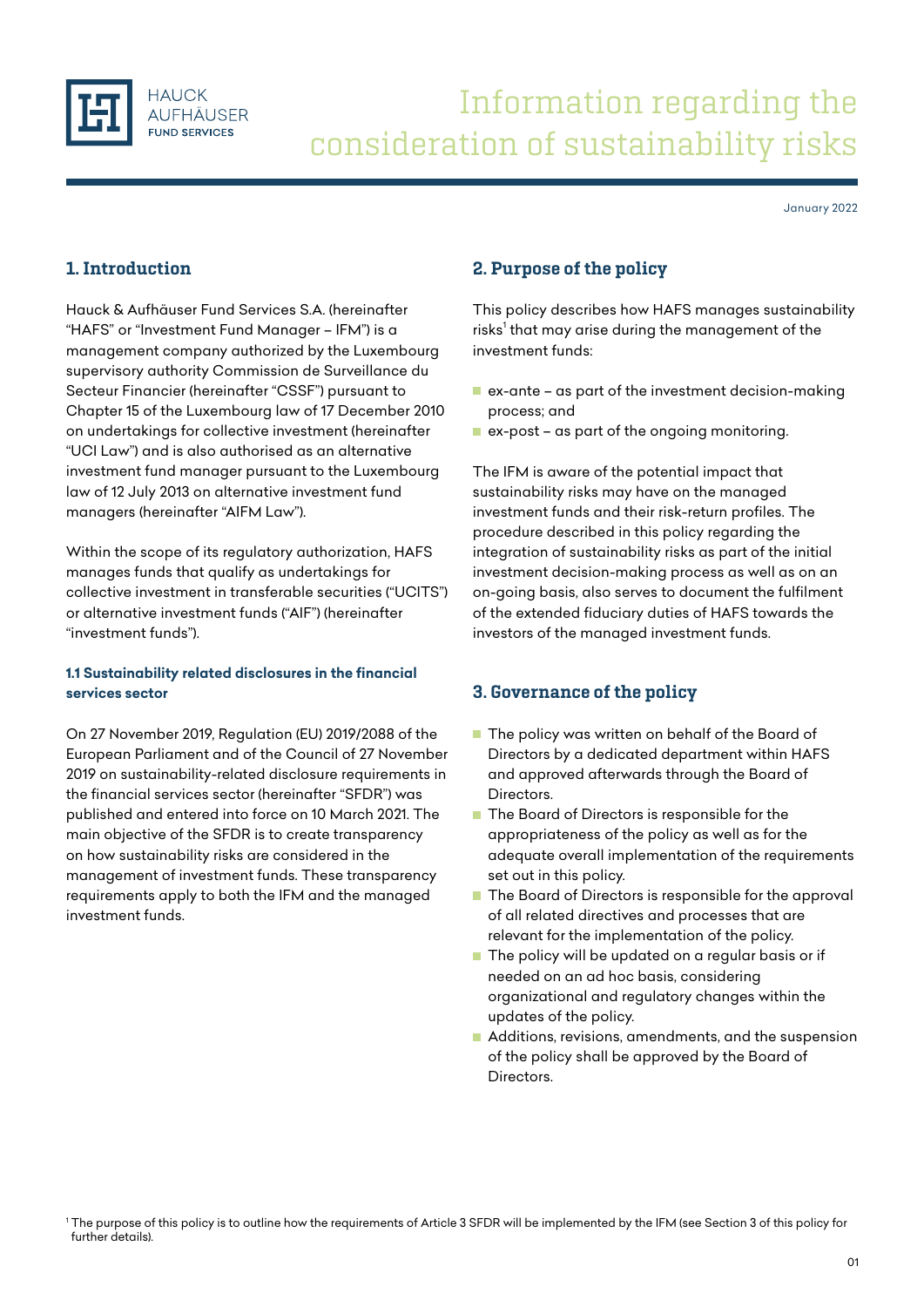- **This policy will be reviewed and updated on a regular** basis, but at least annually. A review will also occur when necessary due to changes within the fundamentals of this policy (e.g., due to a new investment strategy) and in the event of regulatory changes that may affect this policy. Furthermore, the Board of Directors will take note of the policy.
- Adjustments to the policy will be published on the website of the IFM in accordance with the requirements of the SFDR.

## 4. Sustainability risk – overview of the regulatory requirements

#### **4.1 Regulatory background**

On 8 March 2018 the European Commission published the "Action Plan for Financing Sustainable Growth" (hereinafter "EU Action Plan").

The EU Action Plan was significantly influenced by the climate change goals of the Paris Agreement<sup>2</sup> (December 2015) $^3$  and the UN Agenda 2030  $^2$ (17 Sustainable Development Goals). The European financial system plays a key role in achieving these goals. The European Commission created a "High-Level Expert Group" (hereinafter "HLEG") on sustainable finance at the end of 2016.

The HLEG's final report was published in January 2018 and sets out two key requirements for sustainable finance:

- **The improvement of the financial sector's** contribution to sustainable and inclusive growth by financing society's long-term needs;
- **Strengthening financial stability by considering** environmental, social and corporate governance factors in investment decisions.

The SFDR, alongside the Regulation (EU) 2020/852 of the European Parliament and of the Council of 18 June 2020 on the establishment of a framework to facilitate sustainable investment ("EU Taxonomy Regulation"), represents a key implementation tool of the European Union.

## **4.2 Definition of sustainability risk according to the SFDR**

According to article 2 (22) of the SFDR sustainability risk means an environmental, social or governance (hereinafter "ESG") event or condition that, if it occurs, could cause an actual or a potential material negative impact on the value of the investment.

#### **4.2.1 Interaction with other risk categories**

The UCI Law as well as the AIFM Law are based on the relevant European Directives (i.e. UCITS Directive, AIFM Directive) and further supplement by delegated regulations. These regulatory requirements also define the relevant risk categories to be considered by an IFM for the managed investment funds, namely (i) market risk, (ii) liquidity risk, (iii) counterparty risk, (iv) credit risk and (v) operational risk. Sustainability risk does not currently form a separate risk category but rather impacts the other risk categories, most prominently the market risk.

#### **4.2.2 Connection to "Principal Adverse Impacts"**

Article 4 of the SFDR establishes the principle of "Principal Adverse Impacts" (hereinafter "PAIs") of investment decisions on sustainability factors $4$ . For the various categories of sustainability factors, different underlying sustainability indicators can be used for the assessment. Sustainability indicators also form the basis for the identification and assessment of sustainability risks.

HAFS´ handling of PAIs in accordance with the requirements of article 4 SFDR is disclosed separately on the corporate website.

#### **4.3 SFDR relevant requirements for this policy**

The SFDR imposes transparency requirements on the IFM and the managed investment funds in connection with sustainability risks. The transparency requirements dictate that both the IFM and the managed investment funds describe how sustainability risks are considered and integrated within the investment decision-making process.

<sup>&</sup>lt;sup>2</sup> The Paris Agreement is the first universal and global climate treaty that has as one of its key objectives the limitation of global warming to significantly less than 2 °C.

<sup>3</sup> Formal ratification by the European Union in October 2016.

<sup>4</sup> According to article 2 (24) SFDR sustainability factors mean environmental, social and employee matters, respect for human rights, anti-corruption and anti-bribery matters.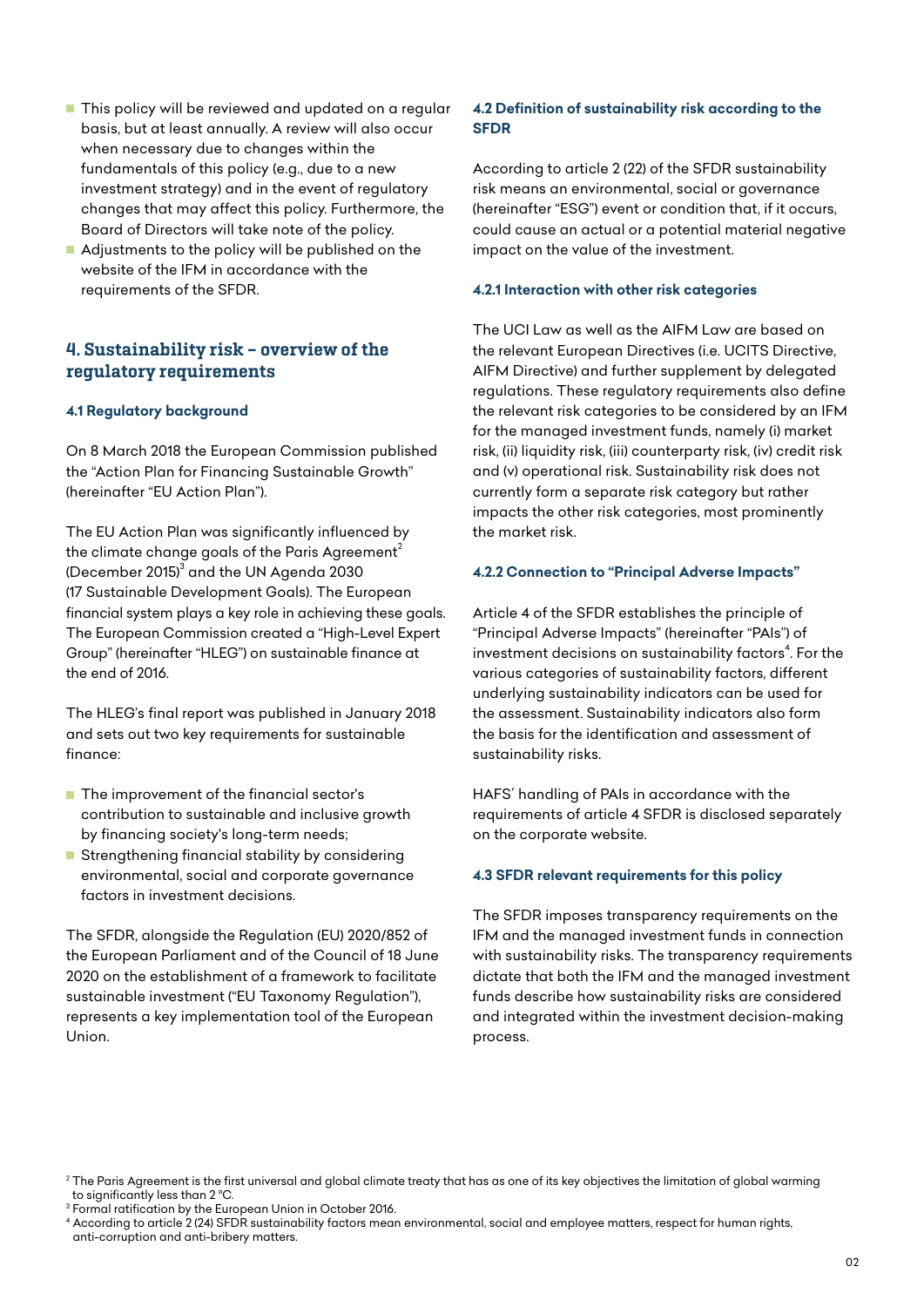| Article         | <b>Summary of requirements</b>                                                                                                                                                                                                                                                                                                                                                                                                                                       | Level                  | Implementation                                                                                                                                                                                                            |
|-----------------|----------------------------------------------------------------------------------------------------------------------------------------------------------------------------------------------------------------------------------------------------------------------------------------------------------------------------------------------------------------------------------------------------------------------------------------------------------------------|------------------------|---------------------------------------------------------------------------------------------------------------------------------------------------------------------------------------------------------------------------|
| Art. 3 (1) SFDR | Description how the sustainability risks are integrated<br>in the investment decision-making process.                                                                                                                                                                                                                                                                                                                                                                | <b>IFM</b>             | Description in this<br>policy taking into<br>consideration<br>article 6 (1) SFDR                                                                                                                                          |
| Art. 6 (1) SFDR | Description in pre-contractual disclosures with respect to<br>the way sustainability risks are integrated into the<br>(i)<br>investment decisions; and<br>(ii) the results of the assessments of the likely impacts<br>of sustainability risks on the return of the managed<br>investment funds.<br>Where sustainability risks are not deemed relevant, the<br>pre-contractual disclosures shall include a clear and<br>concise explanation of the reasons therefor. | <b>Investment Fund</b> | Principle description<br>how the portfolio<br>manager considers<br>sustainability risks<br>throughout the<br>investment decision-<br>making process in<br>pre-contractual<br>disclosures according<br>to art. 6 (1) SFDR. |

## 5. Sustainability risk – integration in the investment decision process

### **5.1 Organisational setup of the portfolio management function**

The IFM is in principle responsible for exercising the portfolio management function for the managed investment funds. The exercise of the portfolio management function of the investment funds can in principle be structured as follows:

- 1) the portfolio management function is performed by the IFM itself (with or without the involvement of an investment advisor);
- 2) the portfolio management function is delegated to a qualified third party.

The following principles are relevant irrespective of which portfolio management setup is chosen for the individual investment funds:

- $\blacksquare$  The IFM is aware of the potentially significant impact that sustainability risks can have on the managed investment funds and considers sustainability risks to be relevant in principle for all managed investment funds – regardless of the setup of the portfolio management function;
- sustainability risks which are deemed relevant are integrated in the investment decision-making process, taking into account the disclosures in the pre-contractual information of the respective investment fund pursuant to article 6 (1) SFDR and the (potential) qualification of the respective investment fund pursuant to article 8 or 9 SFDR;
- sustainability risks can be assessed both qualitatively and quantitatively<sup>5</sup>;
- **F** for all managed investment funds, the risk management function is always performed by the IFM itself, thus ensuring the ongoing monitoring of the sustainability risks of the managed investment funds (cf. section 6).

#### **5.1.1 Portfolio Management Function performed by HAFS**

In case HAFS performs the portfolio management function itself, it may be supported by investment advisors to help in the investment decision-making process. The investment decision is the sole responsibility of the IFM, which is why investment proposals from investment advisors are properly reviewed against regulatory and legal requirements by the IFM prior to execution. The review of an investment proposal can differ depending on whether it is a UCITS or AIF, the underlying investment strategy and which assets (liquid, illiquid) are to be acquired.

Sustainability risks deemed relevant according to the investment policy are integrated in the investment decision-making process, considering the pre-contractual disclosures of the investment fund pursuant to article 6 (1) SFDR and the investment fund's qualification pursuant to article 8 or 9 SFDR.

#### **5.1.2 Delegation of the Portfolio Management Function**

The IFM may delegate the portfolio management function to qualified third parties. In the event of delegation, the delegated portfolio manager shall be responsible for the investment decision-making process

<sup>&</sup>lt;sup>5</sup> The possibility to quantitatively measure sustainability risks largely depends on the availability of corresponding information in the market. The necessary data might not be available in a sufficient quantity and required quality for all assets in which the managed investment funds invest.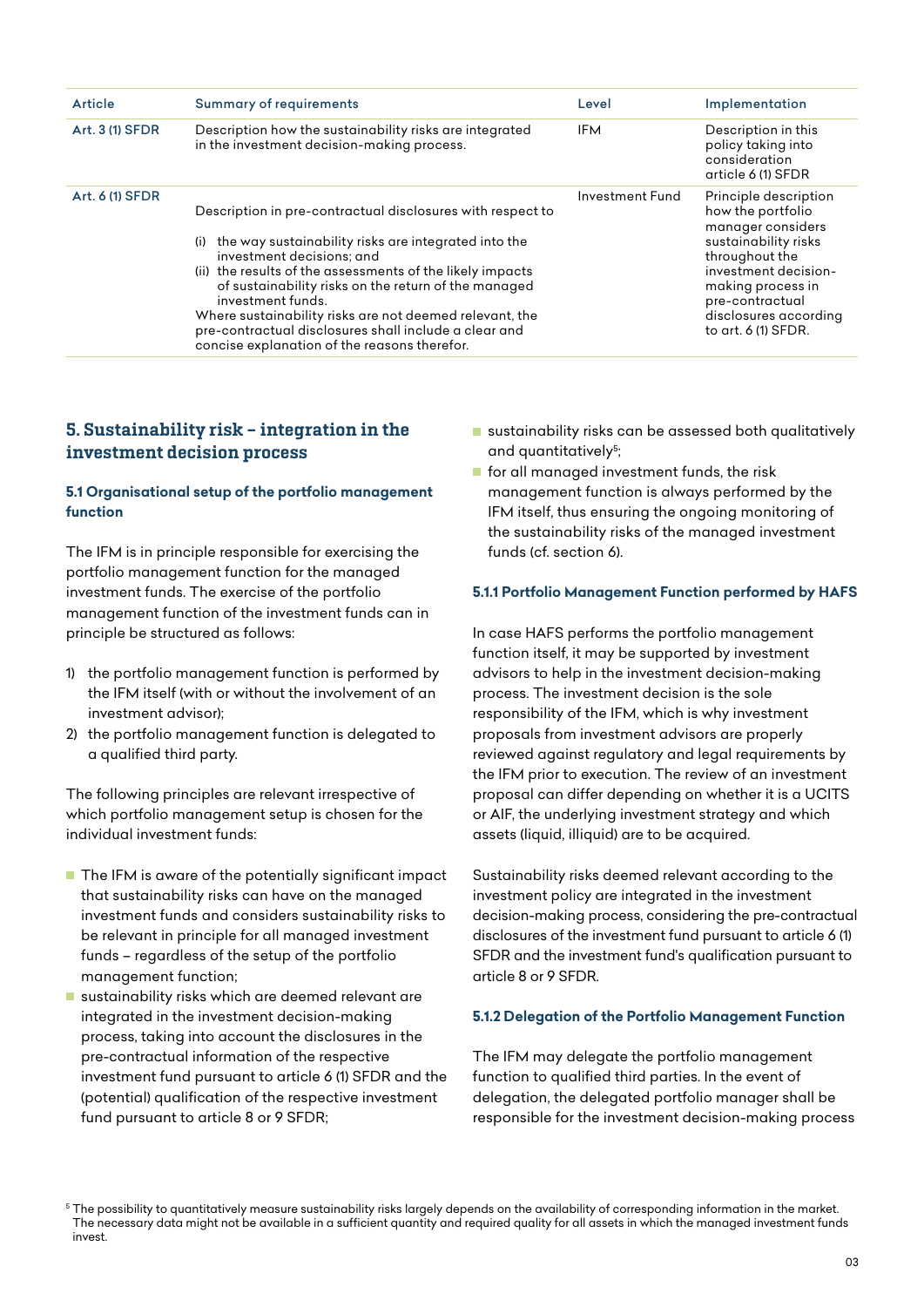and the consideration of sustainability risks. Sustainability risks deemed relevant shall be integrated within the investment decision process, considering the disclosures in the prospectus of the investment fund pursuant to article 6 (1) SFDR and the qualification of the investment fund pursuant to article 8 or 9 SFDR.

By law the IFM is required to monitor the quality of the services provided by a delegated portfolio manager on an ongoing basis. In order to fulfil its obligations, HAFS established a contract with each delegated portfolio manager and furthermore implemented an appropriate process for the on-going monitoring of the delegate in order to verify that the investment decisions made by the delegated portfolio manager comply with regulatory and legal requirements.

HAFS will assess the integration of sustainability risks in the investment decision-making process as part of the (periodic) due diligence and ongoing monitoring of the delegated portfolio manager.

## **5.2 Integration in the investment decision – making process: procedure**

In accordance with the requirements of article 6 (1) SFDR, each investment fund must disclose in the precontractual information whether and how ("comply or explain") sustainability risks are considered in the investment decision-making process, whereby it is already covered throughout the product development phase. The consideration of sustainability risks does not necessarily imply a reduced investment universe.

An investment fund that meets the requirements of article  $8^{\circ}$  or 9 $7$  SFDR shall disclose in the pre-contractual information the binding ESG/sustainability criteria used in the investment decision-making process (e.g. exclusion of certain sectors/practices ("negative screening"), integration of ESG ratings, proportion of sustainable investments in accordance with the legal definition of article 2 (17) SFDR) ensuring the appropriate consideration of sustainability risks. Those considerations will lead to a reduction of the investment universe.

## **5.3 Correlation between sustainability factors and sustainability risk**

The objective of the portfolio manager's consideration of sustainability risks is to identify the occurrence of these risks as early as possible and to take appropriate measures to minimise the impact on the affected assets or the overall portfolio of the investment fund, as sustainability risks can have a negative impact on the value or price of an asset of the investment fund.

The sustainability factors that can be responsible for a negative impact on the return of the investment fund are divided into environmental, social and corporate governance aspects.

Hereunder is an example for each aspect:

- **E** environmental aspects e.g. climate protection;
- social aspects e.g. the consideration of internationally recognised labour law requirements
- corporate governance aspects e.g. the consideration of anti-corruption and anti-bribery requirements as well as data protection.

The specific sustainability factors that are considered may vary between investment funds, as they depend on the respective investment strategy.

The impact of sustainability factors on an investment fund (asset, portfolio) is monitored throughout the life cycle of the investment and may therefore lead to the disinvestment of certain investments in the event of an increase of sustainability risks or decrease in return of a specific investment or the investment fund's portfolio.

<sup>6</sup> Promotion of environmental and/or social characteristics or a combination of these characteristics under the condition that the investee company applies good corporate governance practices.

 $^7$  The investment objective of the investment fund is to invest in sustainable assets in accordance with the definition of Article 2 (17) SFDR.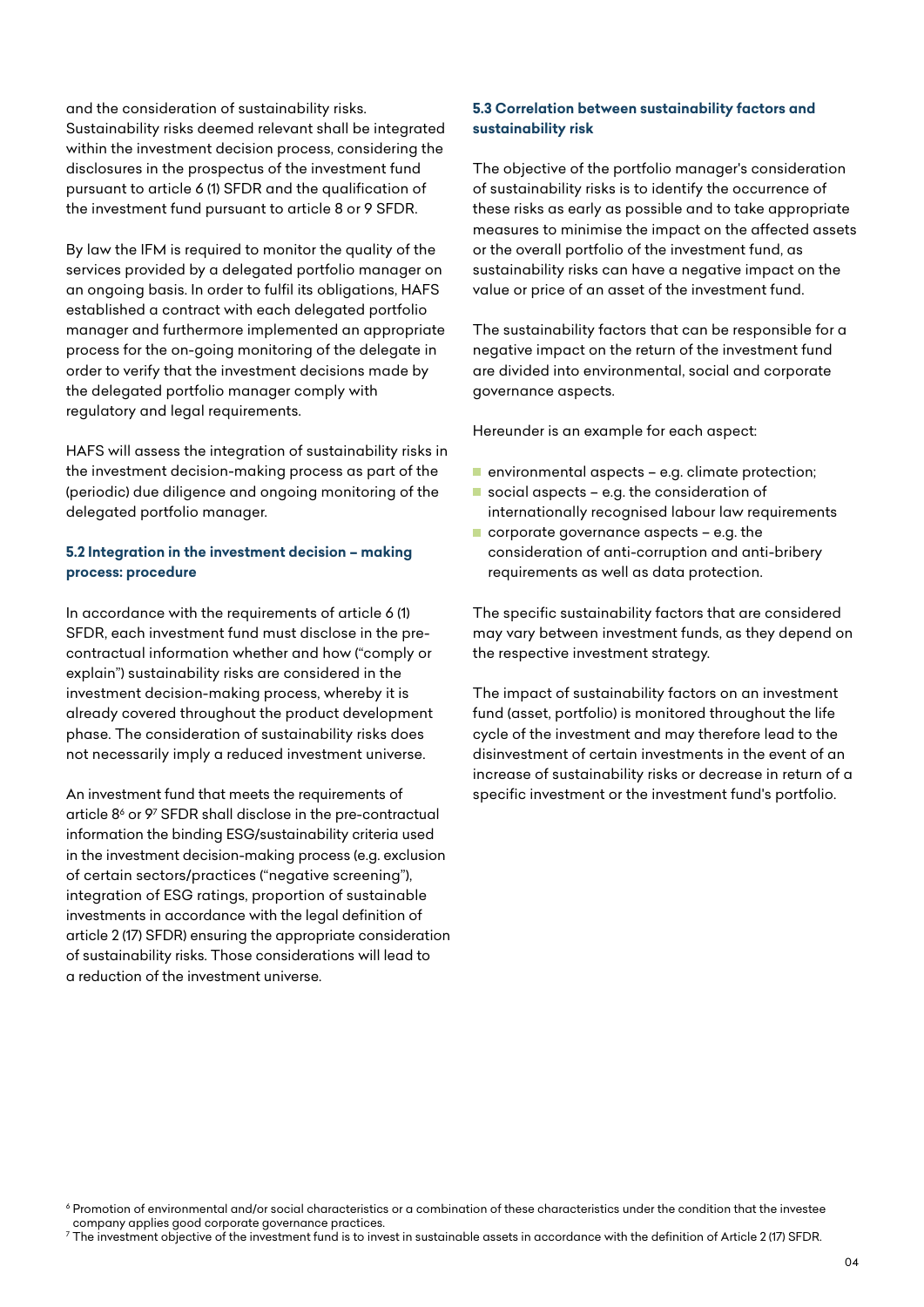#### **5.4 Overview: Integration in the investment decision-making process**

The following table provides an overview of the processes in which the IFM will in principle consider sustainability risks:

|                                                                                                                                             |                                                                                              | Key processes of the IFM considering sustainability risks                                                                                                                                                                                                                                                                                                                                            |                                                                                                            |                                                                                                                         |                                                                  |
|---------------------------------------------------------------------------------------------------------------------------------------------|----------------------------------------------------------------------------------------------|------------------------------------------------------------------------------------------------------------------------------------------------------------------------------------------------------------------------------------------------------------------------------------------------------------------------------------------------------------------------------------------------------|------------------------------------------------------------------------------------------------------------|-------------------------------------------------------------------------------------------------------------------------|------------------------------------------------------------------|
| <b>SFDR</b><br>classification of<br>investment funds                                                                                        | Integration of<br>sustainability risks                                                       | Portfolio<br>Management<br>not delegated                                                                                                                                                                                                                                                                                                                                                             | <b>Portfolio</b><br>Management<br>delegated                                                                | <b>Risk Management</b>                                                                                                  | Consideration                                                    |
|                                                                                                                                             |                                                                                              | Fund set-up / inception                                                                                                                                                                                                                                                                                                                                                                              |                                                                                                            |                                                                                                                         |                                                                  |
| Non-sustainable<br>(Art, 6)                                                                                                                 | Consideration of<br>sustainability risks as<br>part of a "baseline<br>approach" <sup>8</sup> | Integration of<br>external data/<br>information (e.g.<br>through data<br>provider)<br>Investment decision-<br>making process                                                                                                                                                                                                                                                                         | • Due diligence<br>process<br>$\cdot$ On-going<br>monitoring<br>(Delegation<br>oversight; risk<br>profile) | Extension of the<br>$\bullet$<br>risk profile,<br>considering the<br>general risk<br>exposure of the<br>investment fund | Pre-contractual<br>information as per<br>art. 6 (1) SFDR         |
| Modified / extended processes in addition to the processes described<br>above for non-sustainable investment funds according to Art. 6 SFDR |                                                                                              |                                                                                                                                                                                                                                                                                                                                                                                                      |                                                                                                            |                                                                                                                         |                                                                  |
| Art. 8                                                                                                                                      | Extension of the<br>"baseline approach"<br>with specific<br>sustainability factors           | Consideration of the process requirements for sustainable<br>$\bullet$<br>investments according to art. 2 (17) SFDR and the application of the<br>EU Taxonomy Regulation (if relevant)<br>• Consideration of PAIs (if relevant)<br>Extension of all processes according to specific requirements of the<br>investment policy (ESG characteristics) and control of the defined<br>investment universe |                                                                                                            |                                                                                                                         | Binding ESG/<br>sustainability<br>criteria according             |
|                                                                                                                                             |                                                                                              | Control of invest-<br>ment restrictions<br>(ex ante)                                                                                                                                                                                                                                                                                                                                                 | • Control of invest-<br>ment restrictions<br>(ex ante)                                                     | • Control of invest-<br>ment restrictions<br>(ex post)                                                                  | to pre-contractual<br>information<br>$(\text{art. } 8 / 9$ SFDR) |
| Art. 9                                                                                                                                      |                                                                                              | Reporting                                                                                                                                                                                                                                                                                                                                                                                            |                                                                                                            |                                                                                                                         |                                                                  |
|                                                                                                                                             |                                                                                              | Escalation                                                                                                                                                                                                                                                                                                                                                                                           |                                                                                                            |                                                                                                                         |                                                                  |

8 Depending on the available data, the "baseline approach" can consider quantitative and/or qualitative sustainability factors.

## 6. Sustainability risk – ongoing monitoring

The ongoing monitoring of sustainability risks is ensured through the IFM by integrating the identified sustainability risks in the risk profiles of the managed investment funds.

Relevant sustainability risk indicators/factors will be integrated in the risk profile. The identification and selection of the relevant sustainability risk indicators/ factors and their application to the investment fund and individual investments is in principle influenced by the following elements:

- **Investment strategy of the investment fund (e.g. sector,** geography);
- $\blacksquare$  disclosure on the consideration of sustainability risks in the pre-contractual information pursuant to article  $6(1)$  SFDR $\cdot$
- **E** classification of the investment fund as "nonsustainable", Art. 8 or 9 according to SFDR;

**a** availability of adequate data and information (quantitative, qualitative).

The definition of the tolerated limits of the identified relevant sustainability risk indicators/factors is considering the overall risk classification of the respective investment fund. The risk profiles and escalation levels as well as the measures are discussed by the risk management function of the HAFS with the portfolio manager. The risk management function is responsible for the ongoing monitoring<sup>9</sup> of compliance with the limits defined in the risk profile..

#### **6.1 Ongoing monitoring: Escalation**

As described in section 6, the risk management function is responsible for the continuous monitoring of compliance with the limits defined in the risk profile of the respective investment funds. If these limits are reached and/or exceeded, the risk management function has in principle the following responsibilities:

<sup>9</sup> The frequency of the continuous monitoring depends, among other things, on the investment strategy and the invested assets (liquid, illiquid) of the investment fund.